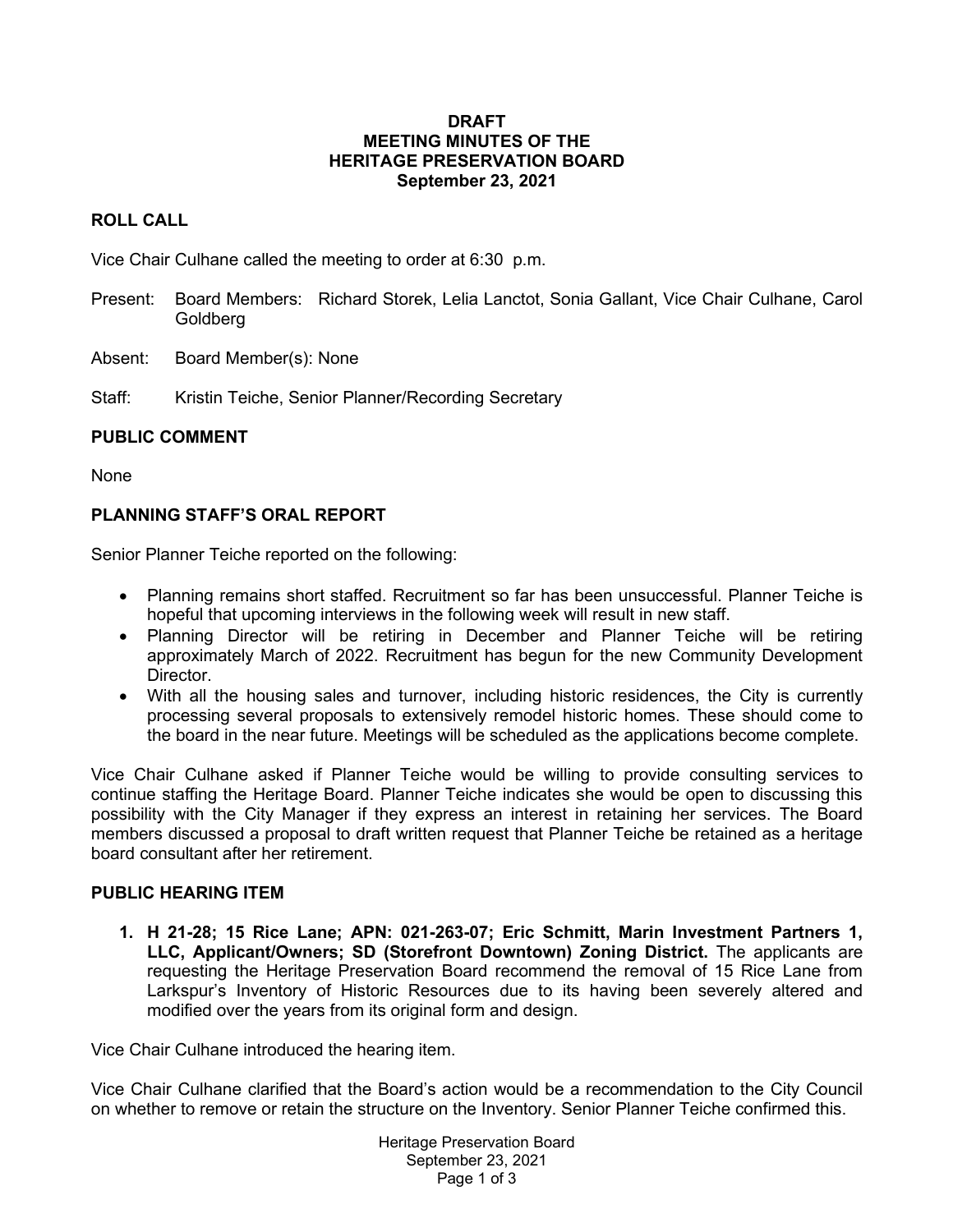Senior Planner Teiche presented the staff report. She concluded that the Historic Architect has supported the removal of the structure from the inventory.

Board Members asked several clarifying questions of Senior Planner Teiche regarding the remainder of the property.

Applicant Eric Schmitt was then invited to speak. Mr. Schmitt explained the reason for his request, provided a general time-line for when they may proceed with a future application. He also provided some short-term ideas for the commercial portion of the property so that it would better contribute to the downtown, particularly on weekends.

Board Member Lanctot clarified that the purpose of this meeting was solely to provide a recommendation as to whether or not 15 Rice Lane should be delisted from the inventory. Senior Planner Teiche confirmed this is the case. She added that any future application for the property would be presented to the Board for review.

Vice Chair Culhane closed the public hearing portion of the meeting and brought the discussion to the Board.

Board Member Lanctot indicated she would rely on the expertise of the consulting historic architect.

Vice Chair Culhane noted it was originally listed as a D and has little architectural merit.

Board Member Storek indicated that there was little to discuss and recommended the Board agree to de-list. There was general agreement among the Board Members. Vice Chair Culhane asked for a motion.

*M/S Storek/Galant moved and the Board approved 5-0 to recommend 15 Rice Lane be de-listed from Larkspur's Inventory of Historic Resources.*

## **BUSINESS ITEMS**

1. Election of Officers. Due to the resignation of Board Member Hobbel, a new Chair, and potentially a Vice Chair must be elected.

*M/S Storek/Lanctot moved and the Board approved 5-0 to appoint Board Member Culhane as Chair and Board Member Gallant as Vice Chair.*

2. Board Member Reports.

Board Member Lanctot informed the Board of the on-going efforts of past Board Members and the Larkspur Community Foundation to identify projects that should be funded and implemented. Progress has been made on the proposal to install informational signs at key locations in Larkspur addressing details about Larkspur history at various public points. The Committee working on this will be addressing the Board in the future to present the proposed sign design and locations.

Chair Culhane and Board Member Gallant also discussed other ideas the Board may wish to support.